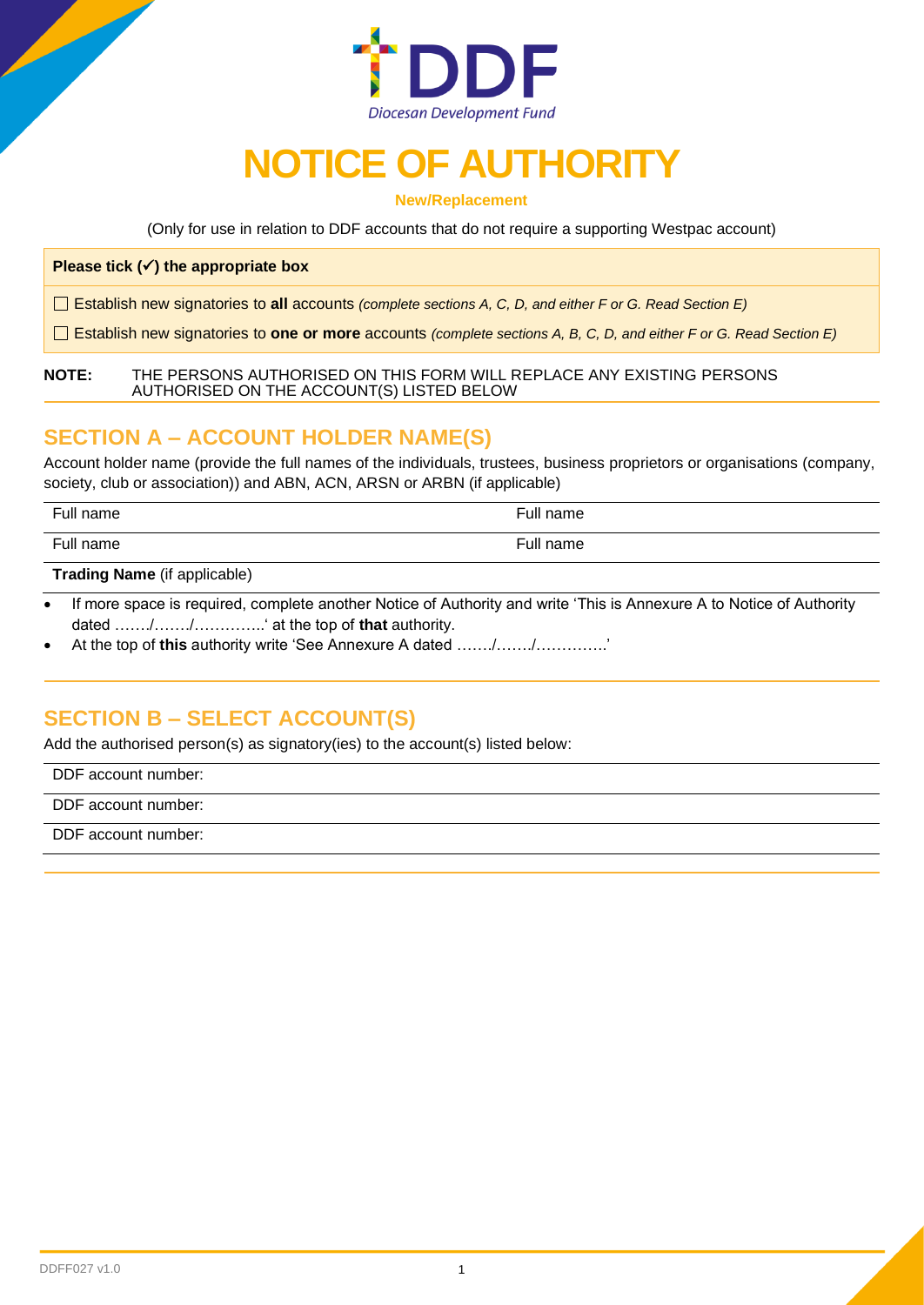# **SECTION C – ADD AUTHORISED PERSON(S) DETAILS AND SIGNATURE(S)**

## **Details of Authorised Person(s)**

Provide the details of **each** authorised person to operate and sign on behalf of the Account holder in accordance with the Operating Rule in Section D and Authorisation in Section E:

- Full name
- Residential address
- For *organisational customers*, the office held of that person (*eg Director, Company Secretary, Treasurer*)
- Specimen signature

| Full name                   |           |
|-----------------------------|-----------|
| <b>Residential address</b>  |           |
| Office held (if applicable) | Signature |
|                             |           |
|                             |           |
| Full name                   |           |
| <b>Residential address</b>  |           |
| Office held (if applicable) | Signature |
|                             |           |
|                             |           |
| Full name                   |           |
| <b>Residential address</b>  |           |
| Office held (if applicable) | Signature |
|                             |           |
|                             |           |
| Full name                   |           |
| <b>Residential address</b>  |           |
| Office held (if applicable) | Signature |
|                             |           |
|                             |           |
| Full name                   |           |
| <b>Residential address</b>  |           |
| Office held (if applicable) | Signature |
|                             |           |
| Full name                   |           |
| <b>Residential address</b>  |           |
| Office held (if applicable) | Signature |

• At the top of **this** authority write 'See Annexure A dated ……./……./…………..'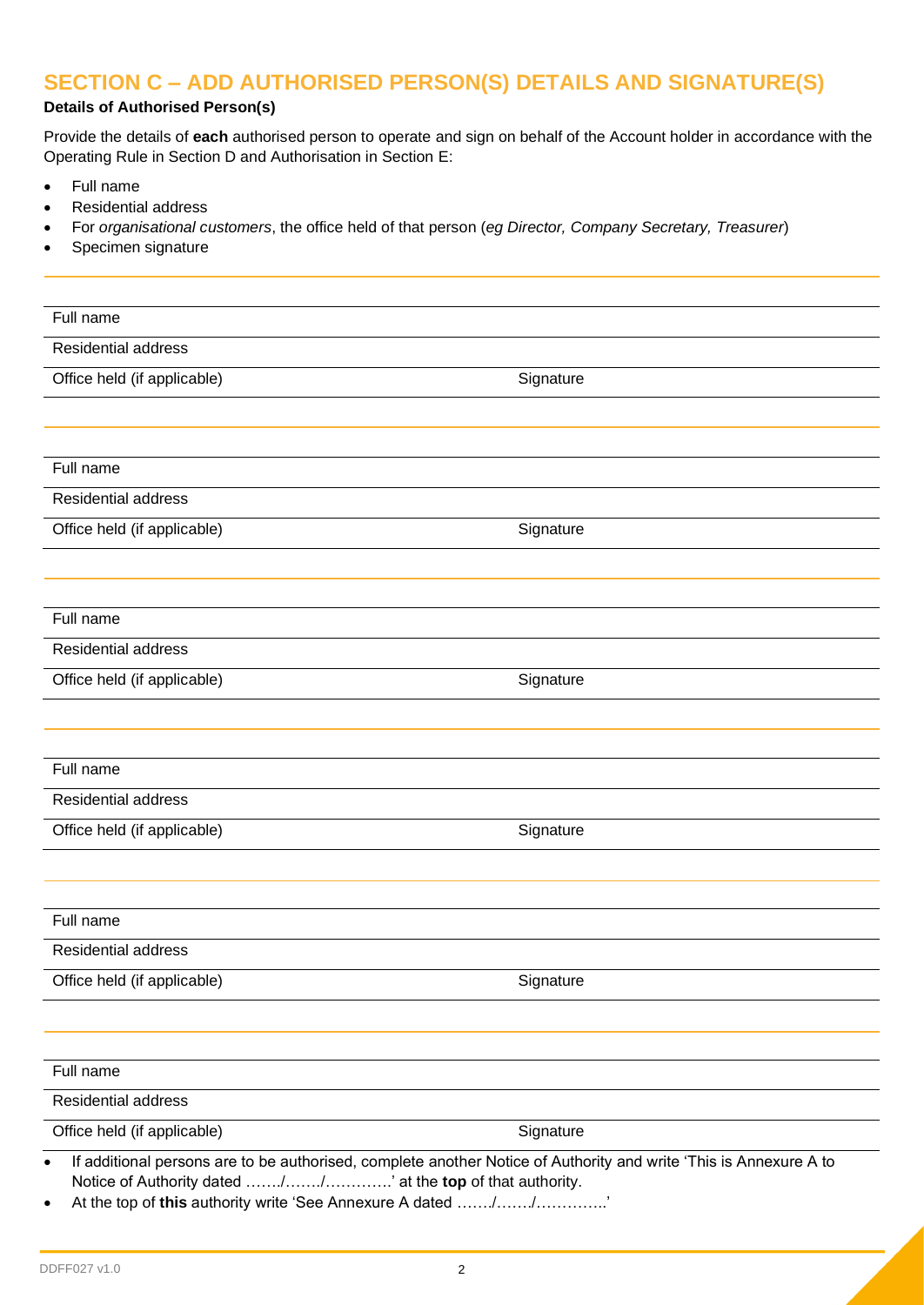## **PRIVACY CONSENT OF PERSON AUTHORISED**

I, the person authorised, agree that the DDF any other member of the Catholic Diocese of Rockhampton (the 'Parties') may exchange with each other any information about me including:

- Any information provided by me in this document;
- Any other personal information I provided to any of them or which they otherwise lawfully obtain about me; and
- Transaction details or transaction history arising out of my arrangements to the DDF.

If the Parties engaged anyone (a 'Service Provider') to do something on their behalf (for example a mailing house or a data processor) then I agree that any of the Parties and the Service Provider where it is required or allowed by law or where I have otherwise consented.

I agree that any information referred to above can be used by the Parties and any Service Provider to allow me to act on the Account holder's behalf and for account administration, planning, product development and research purposes.

I agree that documents presented for identification purposes may be verified by the DDF with an appropriate authority.

I understand that I can access most personal information that the Parties hold about me (sometimes there will be a reason why that is not possible, in which case I will be told why).

I understand that if I fail to provide any information requested in the form, or do not agree to any of the possible exchanges or uses detailed above, this notice may not be accepted by the DDF.

I understand that I can find out what sort of personal information the Parties have about me, or make a request for access, by contacting 07 4887 3090.

I understand that the Parties would like to be able to contact me, or send me information, regarding products and services. If I do not wish to receive this information, I can call 07 4887 3090, write to PO Box 611, Rockhampton Q 4700, or visit 170 William St, Allenstown Q 4700.

# **SECTION D – NUMBER OF PERSON(S) AUTHORISED**

#### **Please tick (**✓**) the appropriate box**

Apply the Operating Rule for the authorised persons in Section C. If more than one person has been authorised, they will act in the following manner:

 $\overline{\phantom{a}}$  ,  $\overline{\phantom{a}}$  ,  $\overline{\phantom{a}}$  ,  $\overline{\phantom{a}}$  ,  $\overline{\phantom{a}}$  ,  $\overline{\phantom{a}}$  ,  $\overline{\phantom{a}}$  ,  $\overline{\phantom{a}}$  ,  $\overline{\phantom{a}}$  ,  $\overline{\phantom{a}}$  ,  $\overline{\phantom{a}}$  ,  $\overline{\phantom{a}}$  ,  $\overline{\phantom{a}}$  ,  $\overline{\phantom{a}}$  ,  $\overline{\phantom{a}}$  ,  $\overline{\phantom{a}}$ 

- $\Box$  Any authorised person can operate and sign independently
- $\Box$  All authorised persons must operate and sign together
- $\Box$  At least  $\Box$  authorised persons are required to operate and sign jointly
- $\Box$  Other (eg 'any two directors', or 'a director and company secretary') provide details below

# **SECTION E – AUTHORISATION TO THE BANK**

Authorised persons may operate on the Account holder's account(s) on their behalf as follows, subject to the relevant operating rule and the terms and conditions of the relevant account:

- 1. To draw cheques and other instruments
- 2. To stop any cheque or other instrument drawn on the account(s).
- 3. To overdraw an account to any approved limit, and to the extent permitted by the DDF.
- 4. To authorise periodical payments or direct debits and debit that account with any charges or costs relating to such payments.
- 5. To operate and enter into agreements to operate on the account in any way permitted by the DDF including transactions by electronic, mechanical and other means including methods of access which may be introduced in the future.
- 6. To close all or any of the accounts.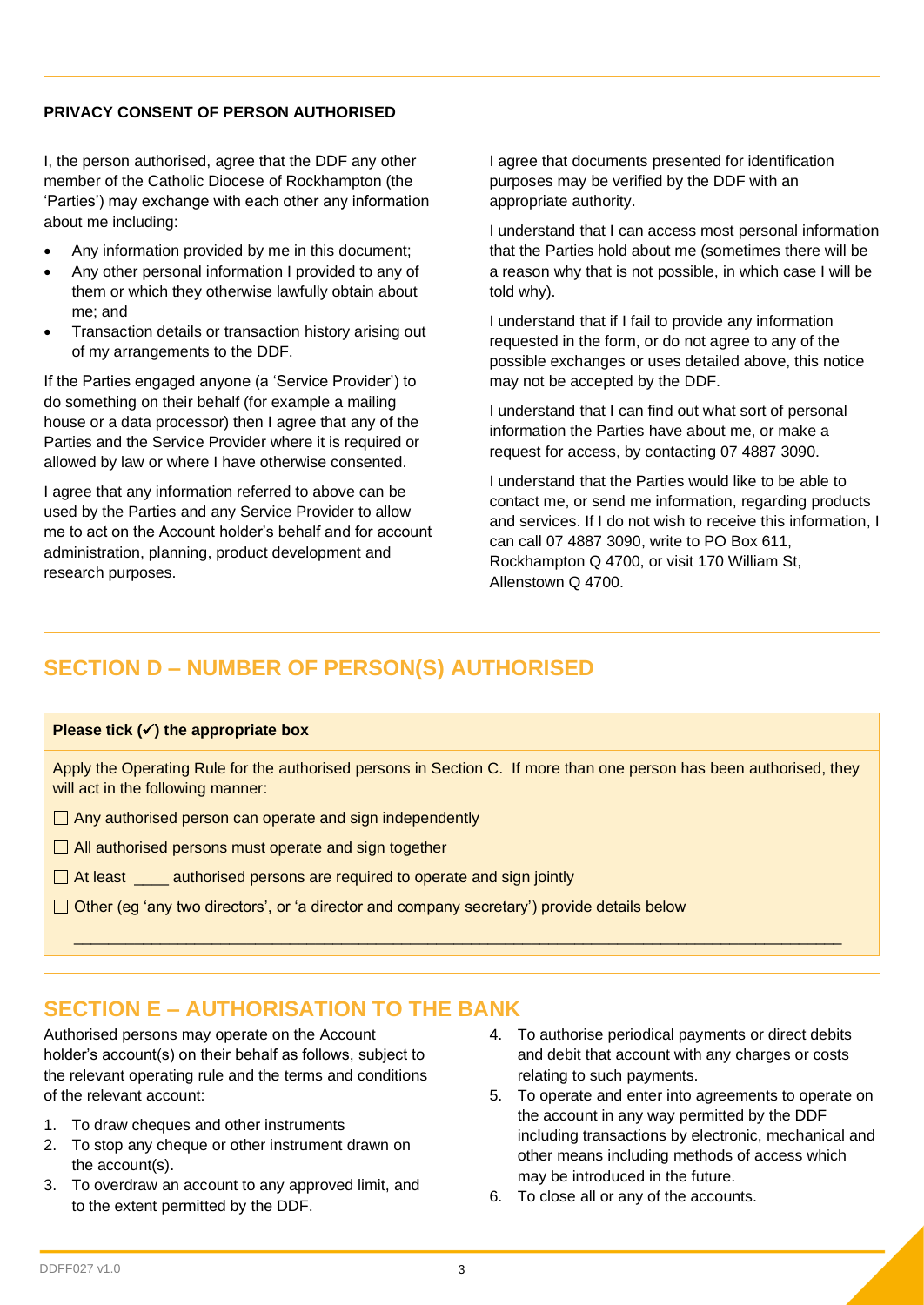- 7. To make, accept, endorse or discount cheques and other instruments made payable to, or to the order of, the Account holder or, where the Account holder is a trustee, to the estate or trust.
- 8. To make enquiries, to give instructions and generally to request and receive information in relation to the accounts.

Authorised persons may also act on the Account holder's behalf as follows:

- 1. In relation to property held by the DDF on the Account holder's behalf (including any property held in joint names on behalf of the organisation):
	- To have access to, and receive from the DDF such property; and

## **AUTHORITY AGREEMENT**

This authority continues to apply to the accounts listed in **Section A or Section B** (as applicable) and the authorised persons until the DDF receives written notice in a form satisfactory to the DDF from me, or any one or more of us, or the organisation ("the Account holder") that it has been cancelled or amended.

This authority cancels any previous authority the Account holder has given to the Bank regarding the persons authorised to act except in relation to:

- instruments dated before the date of this authority and presented for payment after you receive this authority, and
- any act done under the previous authority.

#### **Joint Accounts**

- Each Account holder acknowledges if any one or more of us dies,
	- any credit balance in any account held in our joint name will be payable to the surviving Account holder(s);
	- any property held by the DDF on our joint behalf will be deliverable to the survivor(s), and the DDF shall be free from all responsibility in paying or delivering any money or property to the survivor(s).
- Our liability is joint and several if any of our accounts is or becomes overdrawn.
- The DDF may accept for the credit of any of our accounts any instruments payable to any one or more of us.

#### **Business Accounts**

- There is no other person or organisation interested as proprietor of the business. I/We will write to the DDF immediately if there is a change of ownership of the business.
- If there is more than one proprietor of the business: our liability is joint and several if any of our accounts is or becomes overdrawn; and
- To give the DDF instructions regarding such property
- 2. To arrange the issue and negotiation of letters of credit.
- 3. To give or sign any documents given by the DDF, including guarantees and indemnities relating to:
	- missing documents;
	- guarantees or undertakings given or to be given by the DDF in the Account holder's favour or on the Account holder's behalf at their request;
	- letters of credit issued or to be issued by the DDF on the Account holder's behalf at their request, or in favour of any of their officers or agents.
- 4. To pledge, assign, give security over or make arrangements with the DDF regarding the Account holder's property and to receive any such property from the DDF.
	- the DDF may credit any of our accounts with any instruments payable to any one or more of us.

## **Organisational Accounts**

- For any type of organisation other than a company we have given the DDF an up-to-date copy of the rules, by-laws, constitution or other document (if any) constituting the body named on this authority and authorising the signatory(ies) to act.
- For a company, on request from the DDF, we have provided an up-to-date copy of the certificate of registration (if any) or any other document requested to verify the company's registration.

## **Interpretation**

In this authority:

- account includes a deposit account
- except in the Privacy Consent of Person Authorised Section, I, me, my, we, our and similar words refer to the organisation, persons or proprietorsof the business named above as the Account holder.
- 'instruments' means cheques, drafts, bills of exchange, promissory notes and other instruments.
- 'joint account' means an account held by two ore more natural persons but does not include an account held by the trustees of a trust or the proprietor(s) of a business.
- 'letters of credit' includes documentary letters of credit and stand-by letters of credit.
- 'organisation' refers to the company, society, club, institution or other association named above as the Account holder.
- 'property' includes packets, boxes, deeds, securities, bills of exchange, promissory notes, drafts, bills of lading, warehouse certificates, insurance policies, insurance bonds, deferred annuity policies, and any other documents or property of any kind.
- 'trustee account' means an account in the name of the trustees of a trust or the executors or administrators of a deceased estate**.**